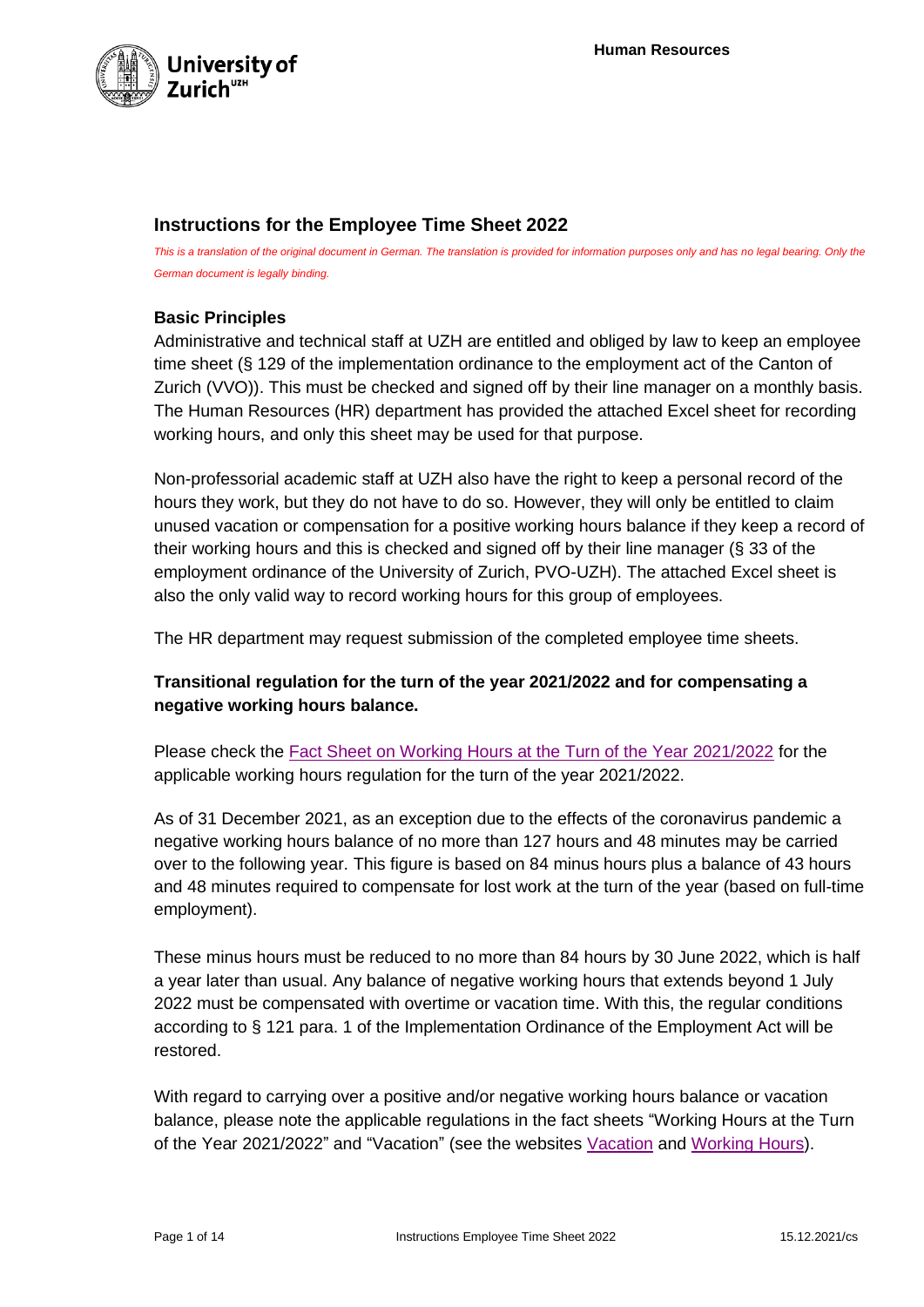

## **Compensation for extra hours**

The § 124 para. 3 VVO ("Compensation of more than one consecutive day is only permitted after employees have taken all their vacation") explicitly regulates the principle already applied and recognized in part in practice of "Vacation before compensation for extra hours." This means vacation must be taken before extra hours can be compensated (= positive working hours balance).

Compensation of extra hours of up to one day is permitted, even if the employee has not used up all of his or her vacation balance. This makes it possible, in particular, to take advantage of what are known as "bridge days" (e.g. after Ascension Day) or to take extra hours off (e.g. by finishing work earlier or by taking the morning of *Sechseläuten* or *Knabenschiessen* off).

Vacation must always be taken before consecutive compensation days are taken. For that reason, warnings will be displayed on the monthly sheet if more than one compensation day is used even though the employee still has a remaining vacation balance:

| Α                          |                                         |                | $D$ $U$ $U$                                                                 |          |                                                      |                         |                |        |                          |         |         |                 |         |         |                                       |                                                            | $\mathbf{r} + \mathbf{Q} + \mathbf{K} + \mathbf{S} + \mathbf{I} + \mathbf{V} + \mathbf{V} + \mathbf{W} + \mathbf{S}$ |         |                          |         |         |                     | $\mathbf{A}$             |
|----------------------------|-----------------------------------------|----------------|-----------------------------------------------------------------------------|----------|------------------------------------------------------|-------------------------|----------------|--------|--------------------------|---------|---------|-----------------|---------|---------|---------------------------------------|------------------------------------------------------------|----------------------------------------------------------------------------------------------------------------------|---------|--------------------------|---------|---------|---------------------|--------------------------|
| Februar 2020               |                                         |                |                                                                             |          |                                                      | Arbeitszeittabelle      |                |        |                          |         |         |                 |         |         |                                       |                                                            |                                                                                                                      |         |                          |         |         |                     |                          |
|                            | <b>Name</b>                             |                |                                                                             |          |                                                      | $\overline{\mathbf{?}}$ |                |        |                          |         |         |                 |         |         | Beschäftigungsgrad (BG) in %<br>40.00 |                                                            |                                                                                                                      |         |                          |         |         |                     |                          |
|                            | <b>Funktion</b>                         |                |                                                                             |          | <b>ZZZZZZ</b>                                        |                         |                |        |                          |         |         |                 |         |         | ø Tagesarbeitszeit gem. BG<br>3:22    |                                                            |                                                                                                                      |         |                          |         |         |                     |                          |
|                            | Institut/Abt.                           |                |                                                                             |          |                                                      | XY                      |                |        |                          |         |         |                 |         |         |                                       |                                                            |                                                                                                                      |         |                          |         |         |                     |                          |
|                            |                                         |                | Personalnummer                                                              |          | 01002222                                             |                         |                |        |                          |         |         |                 |         |         |                                       | Regelarbeitszeit (Veränderungen ab Februar hier eintragen) |                                                                                                                      |         |                          |         |         |                     |                          |
|                            | <b>Fakultät</b>                         |                |                                                                             |          | Zentrale Dienste / Central Services                  |                         |                |        |                          |         |         |                 |         |         | Mo                                    | Di                                                         | Mi                                                                                                                   | Do      | Fr                       | Sa      | So      |                     |                          |
|                            |                                         |                | Personalkategorie                                                           |          | Admin, und Techn, Personal / Admin, and techn, Staff |                         |                |        |                          |         |         |                 |         |         | 8:24                                  | u                                                          | 8:24                                                                                                                 | ä,      | $\overline{\phantom{a}}$ | ä,      | ÷       |                     |                          |
|                            | Sa                                      | So             | Mo                                                                          | Di       | Mi                                                   | Do                      | Fr             | Sa     |                          |         | Di      | Mi              | Do      | Fr      | Sa                                    | So                                                         | Mo                                                                                                                   | Di      |                          |         | Fr      | Sa                  | So                       |
|                            |                                         |                |                                                                             |          |                                                      |                         |                |        | So                       | Mo      |         |                 |         |         |                                       |                                                            |                                                                                                                      |         | Mi                       | Do      |         |                     |                          |
| Tag                        | $\blacksquare$                          | $\overline{2}$ | $\overline{\mathbf{3}}$<br>7:45                                             | 4        | 5                                                    | 6                       | $\overline{7}$ | 8      | 9                        | 10      | 11      | 12 <sub>2</sub> | 13      | 14      | 15                                    | 16                                                         | 17                                                                                                                   | 18      | 19                       | 20      | 21      | 22                  | 23                       |
| ein                        |                                         |                | 12:00                                                                       |          |                                                      |                         |                |        |                          |         |         |                 |         |         |                                       |                                                            |                                                                                                                      |         |                          |         |         |                     |                          |
| aus                        |                                         |                |                                                                             |          |                                                      |                         |                |        |                          |         |         |                 |         |         |                                       |                                                            |                                                                                                                      |         |                          |         |         |                     |                          |
| ein                        |                                         |                | 13:15                                                                       |          |                                                      |                         |                |        |                          |         |         |                 |         |         |                                       |                                                            |                                                                                                                      |         |                          |         |         |                     |                          |
| aus                        |                                         |                | 17:30                                                                       |          |                                                      |                         |                |        |                          |         |         |                 |         |         |                                       |                                                            |                                                                                                                      |         |                          |         |         |                     |                          |
| ein                        |                                         |                |                                                                             |          |                                                      |                         |                |        |                          |         |         |                 |         |         |                                       |                                                            |                                                                                                                      |         |                          |         |         |                     |                          |
| aus                        |                                         |                |                                                                             |          |                                                      |                         |                |        |                          |         |         |                 |         |         |                                       |                                                            |                                                                                                                      |         |                          |         |         |                     |                          |
| Total ein/aus              |                                         | ÷              | 8:30                                                                        | ÷,       | ٠                                                    | ٠                       | ÷              | $\sim$ | ٠                        | ٠       | $\sim$  | ÷               | $\sim$  | ٠       | $\omega$                              | $\overline{\phantom{a}}$                                   | ٠                                                                                                                    | ٠       | $\sim$                   | $\sim$  | $\sim$  | ٠                   | $\sim$                   |
| Arbeitszeit IST            |                                         |                | 8:30                                                                        | ÷        | $\overline{\phantom{a}}$                             |                         |                |        |                          |         |         |                 |         |         | ÷                                     | ÷                                                          |                                                                                                                      |         |                          | ÷       |         |                     |                          |
| Regelarbeitszeit (Info)    | ÷                                       | ÷              | 8:24                                                                        | $\omega$ | 8:24                                                 | ÷.                      | ÷              | L,     | ÷                        | 8:24    | ÷.      | 8:24            | $\sim$  | ÷.      | ÷                                     | ÷                                                          | 8:24                                                                                                                 | ÷       | 8:24                     | ÷       | ÷       | ä,                  | ÷                        |
| rbeitszeit SOLL gem. BG    | $\sim$                                  | ÷              | 3:22                                                                        | 3:22     | 3:22                                                 | 3:22                    | 3:22           | ٠      | $\overline{\phantom{a}}$ | 3:22    | 3:22    | 3:22            | 3:22    | 3:22    | $\omega$                              | $\blacksquare$                                             | 3:22                                                                                                                 | 3:22    | 3:22                     | 3:22    | 3:22    | ٠                   | $\overline{\phantom{a}}$ |
| +/- SOLL/IST täglich       |                                         | ÷.             | 5:08                                                                        | $-3:22$  | $-3:22$                                              | $-3:22$                 | $-3:22$        | ÷      | ÷                        | $-3:22$ | $-3:22$ | $-3:22$         | $-3:22$ | $-3:22$ | ×.                                    | ÷                                                          | $-3:22$                                                                                                              | $-3:22$ | $-3:22$                  | $-3:22$ | $-3:22$ | ÷                   | ÷.                       |
| elle Mehr-/Minusstunden    |                                         |                |                                                                             |          |                                                      |                         |                |        |                          |         |         |                 |         |         |                                       |                                                            |                                                                                                                      |         |                          |         |         |                     |                          |
|                            |                                         |                |                                                                             |          |                                                      |                         |                |        |                          |         |         |                 |         |         |                                       |                                                            |                                                                                                                      |         |                          |         |         |                     |                          |
| Angeordnete ÜZ             |                                         |                |                                                                             |          |                                                      |                         |                |        |                          |         |         |                 |         |         |                                       |                                                            |                                                                                                                      |         |                          |         |         |                     |                          |
| Kompensation UZ            |                                         |                |                                                                             |          |                                                      |                         |                |        |                          |         |         |                 |         |         |                                       |                                                            |                                                                                                                      |         |                          |         |         |                     |                          |
|                            |                                         |                |                                                                             |          |                                                      |                         |                |        |                          |         |         |                 |         |         |                                       |                                                            |                                                                                                                      |         |                          |         |         |                     |                          |
| Kompensation AZ            |                                         |                |                                                                             |          | 8:24                                                 |                         |                |        |                          | 8:24    |         | 8:24            |         |         |                                       |                                                            |                                                                                                                      |         |                          |         |         |                     |                          |
| Nachtdienst                |                                         |                |                                                                             |          |                                                      |                         |                |        |                          |         |         |                 |         |         |                                       |                                                            |                                                                                                                      |         |                          |         |         |                     |                          |
|                            |                                         |                | Ich habe diese Monatsrechnung kontrolliert und auf die Richtigkeit geprüft: |          |                                                      |                         |                |        |                          |         |         |                 |         |         |                                       |                                                            |                                                                                                                      |         |                          |         |         |                     |                          |
|                            |                                         |                |                                                                             |          |                                                      |                         |                |        |                          |         |         |                 |         |         |                                       |                                                            |                                                                                                                      |         |                          |         |         |                     |                          |
| Bemerkungen:               |                                         |                |                                                                             |          |                                                      |                         |                |        |                          |         |         |                 |         |         |                                       |                                                            |                                                                                                                      |         |                          |         |         | Kompensation AZ (!) |                          |
| Datum und Unterschrift MA: | Datum und Visum Vorgesetzte/r:          |                |                                                                             |          |                                                      |                         |                |        |                          |         |         |                 |         |         |                                       |                                                            |                                                                                                                      |         |                          |         |         |                     |                          |
|                            | Missbräuche haben Sanktionen zur Folge! |                |                                                                             |          |                                                      |                         |                |        |                          |         |         |                 |         |         |                                       |                                                            |                                                                                                                      |         |                          |         |         |                     |                          |

Compensation days may not be systematically interrupted by vacation days or weekends. To give a specific example, this means it is not possible to take one compensation day, followed by eight days of vacation, followed by another compensation day. Taking compensation days on a Friday and then on the following Monday is also prohibited.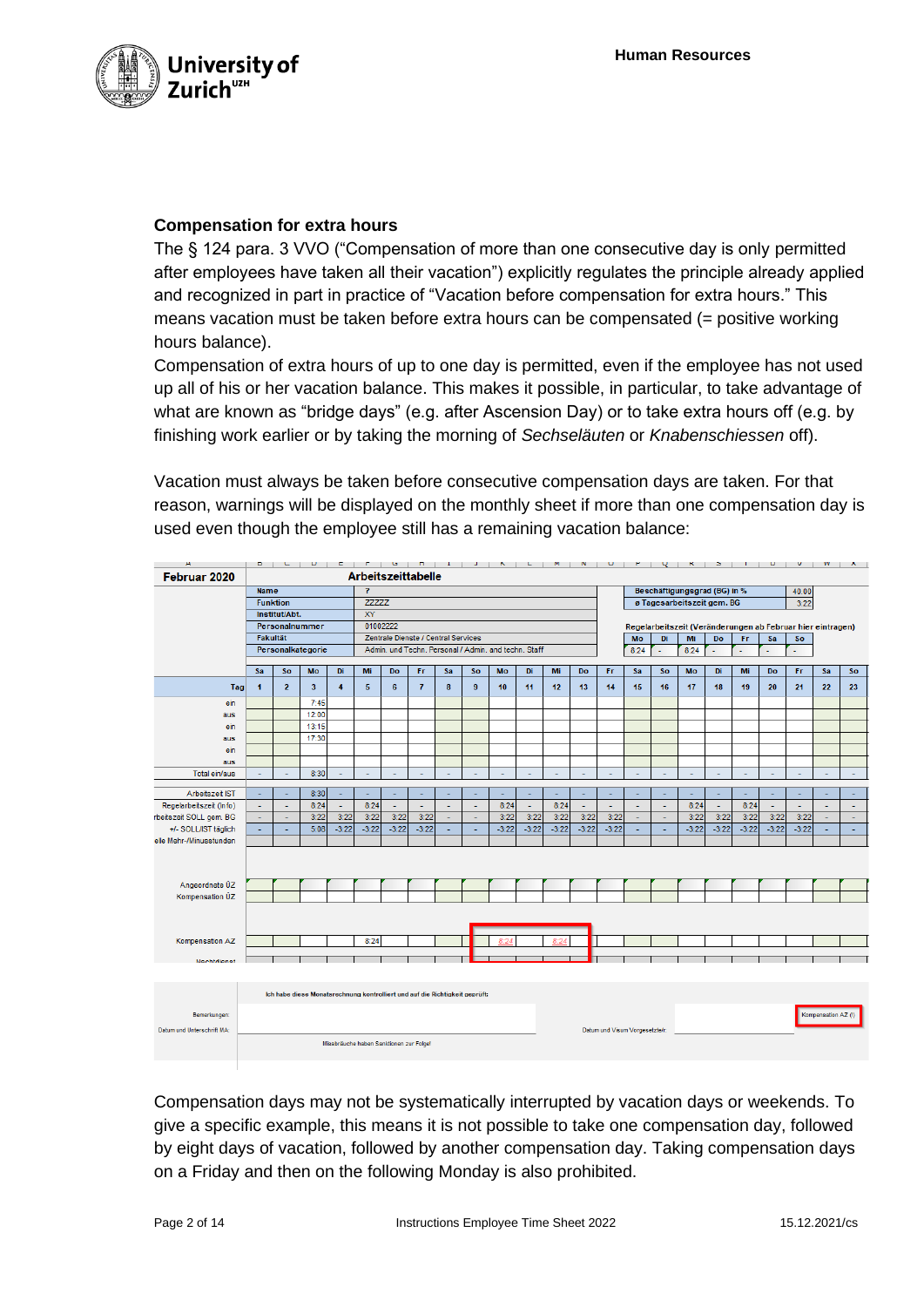

In this context, the employee time sheet follows the regular weekend days, the official holidays, and the standard working hours recorded by part-time employees.

As a result of the coronavirus pandemic, the Government Council has decided that the principle by which employees must take vacation before being able to compensate for extra hours does not apply when it comes to compensating work days at this turn of the year 2021/2022. Moreover, this compensation of extra hours will not count towards the maximum admissible 15 compensation days.

Note on regular working time: The regular working time is initially entered on the record sheet (Eingabeblatt, cells B39 to B43). It is decided how many hours the employee will normally work on which weekdays. With an employment level of 40%, it could be that the employee works 03:22 hours a day every day from Monday to Friday, or 08:24 hours a day two days a week, for example. If the distribution of the regular working days changes during the year, then this change must be made directly on the applicable monthly sheet (and not again on the record sheet).

The employees are responsible for the accuracy of the information entered and for complying with legal requirements with regard to the monthly statement. The line managers confirm it with their initials on a monthly basis (§ 129 paras. 1 and 3 VVO).

#### **Changes 2022**

Changes to the Worksheet: None Changes to the Monthly Sheets: None Changes to the Annual Statement: None Changes to the Project Overviews: None

N.B.: Do not unprotect the sheet to make changes to formats or formulas under any circumstances!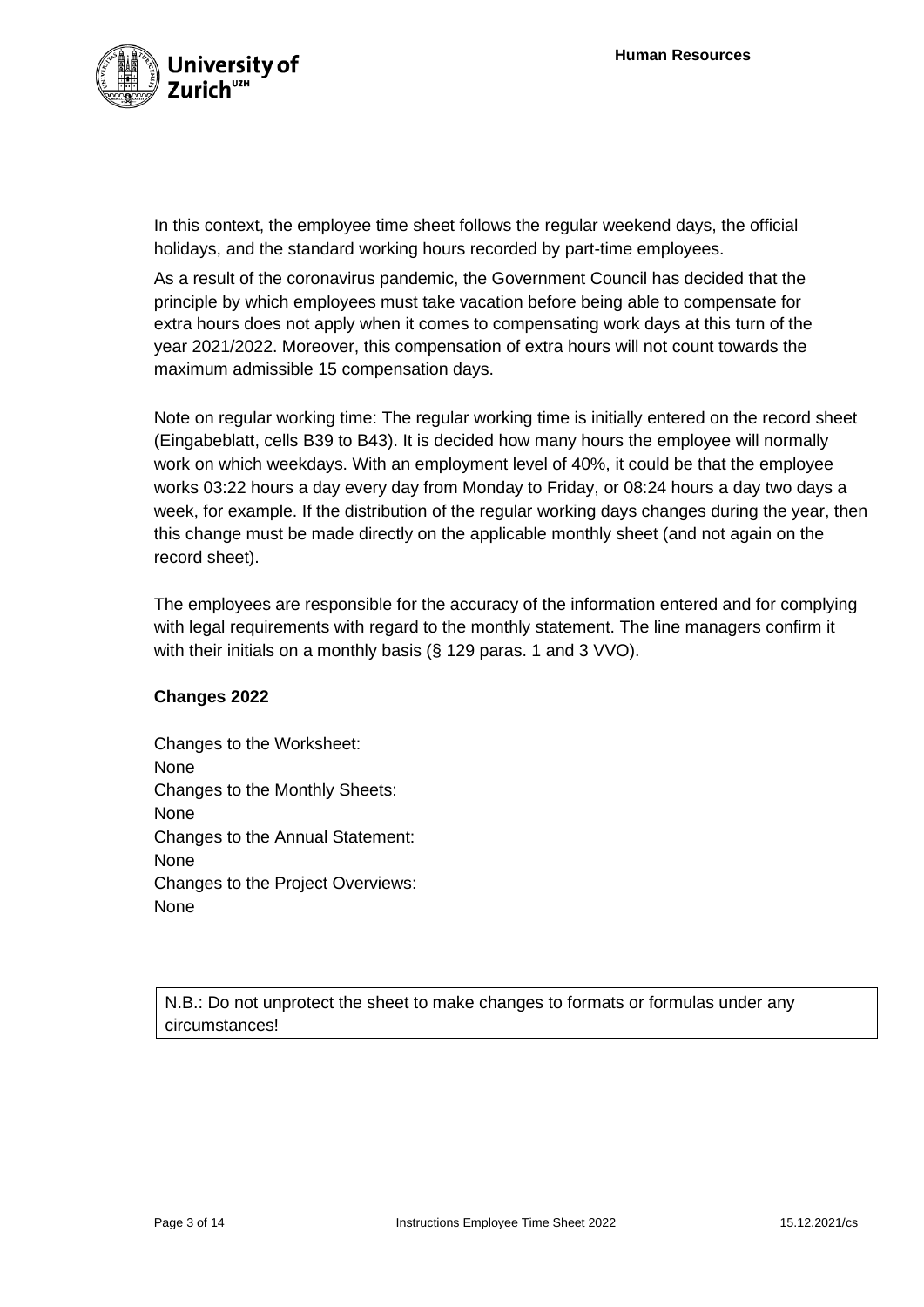

## **Technical Requirements**

Microsoft Excel for Macs: The employee time sheet is compatible with Macs, but – depending on the personal system settings – there may be problems displaying it. The optimal version to use is 2016, but the time sheet's functionality is also guaranteed for older versions.

Microsoft Excel for Windows: No problems with using the table have been reported to date. OpenOffice/LibreOffice: Version 5.2.3 is a basic requirement. Error-free recording of working hours in this table is only guaranteed with this version. Higher versions are also supported, but some cells in the project overview may be displayed in red unnecessarily. This does not have an effect on the formulas saved, however.

General language settings: Please note that if the language setting of the computer is English, the date must also be recorded in the English format: MM/DD/YYYY. This also applies to OpenOffice/LibreOffice.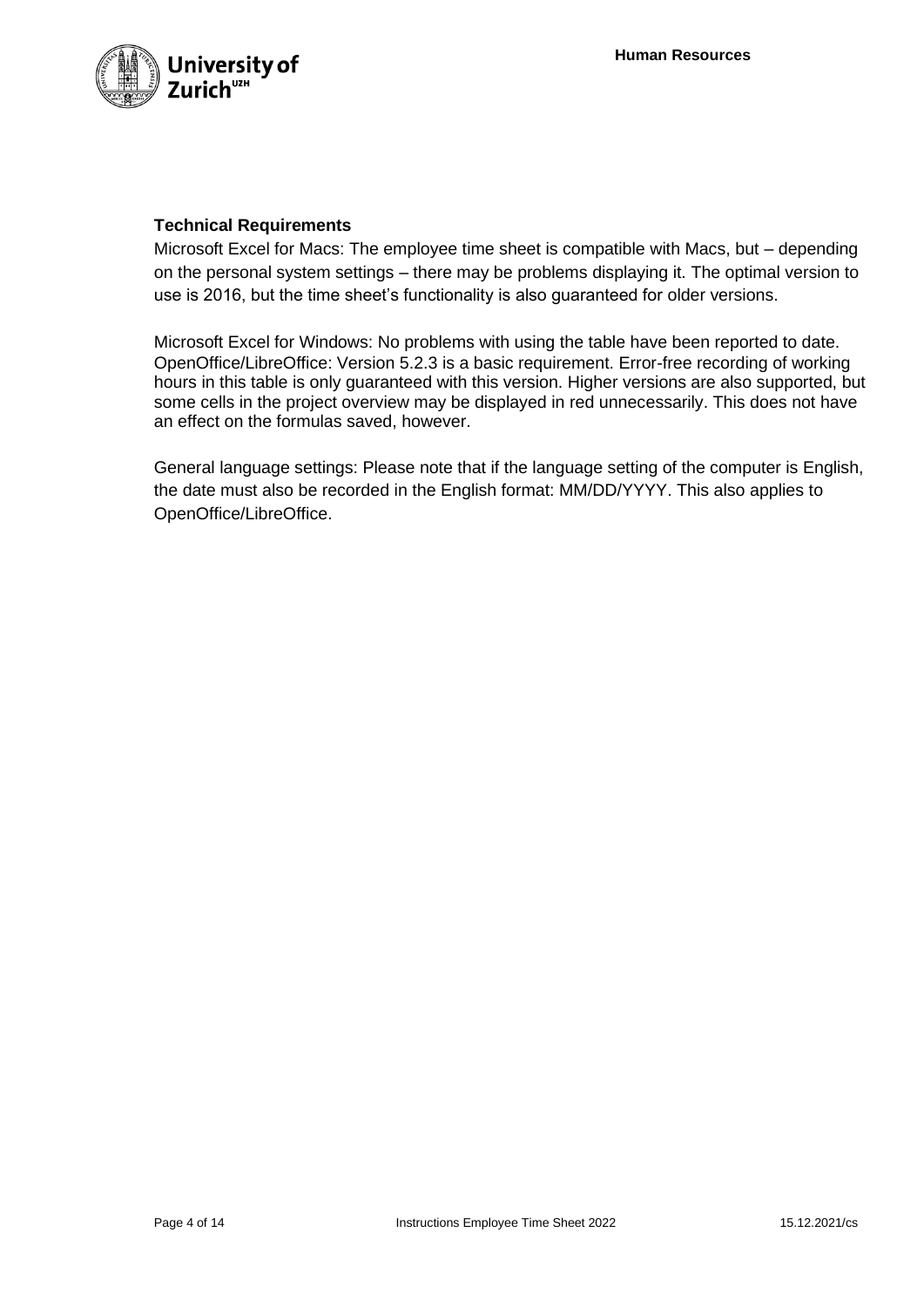

## **A General Information on Filling out the Table**

- 1 The employee time sheet contains complex formulas and interdependencies. Formulas, formats, and references must not be changed under any circumstances!
- 2 The employee time sheet is broken down into a worksheet for the basic data, individual monthly sheets, etc. The corresponding tabs are displayed at the lower edge of the screen.
- 3 All white fields are entry fields.
- 4 All time values in hours and minutes must be separated with a colon (e.g. 8:24). Time is not entered decimally.
- 5 Hidden rows or sections can be made visible by clicking on the "+" sign on the lefthand edge of the screen. To do this, you must first unprotect the sheet. However, the worksheet tab must never be unprotected.
- 6 The daily required/actual deviation of the hours worked is displayed.
- 7 Many fields contain reference values to the current date. The calculation of the current extra/minus hours is only continued to the current date, for example. The calculation of future values is deliberately avoided, as otherwise very high minus hours would be displayed.
- 8 Holidays are highlighted bright green.

## **B Compulsory Entries on the Worksheet (Mandatory Fields)**

- 1 **Name** ➔ Row 3, column B.
- 2 **Date of Birth** ➔ Row 4, column B. The year of birth is automatically transferred to cell F4 and the vacation entitlement is calculated automatically on this basis.
- 3 **Employee Number** → Row 5, column B, always eight figures.
- 4 **Entry/Termination Date during the Year** →Entry of the entry or termination date, calculation of any vacation and compensation entitlement (column K/L).
- 5 **Function** ➔ Row 2, column I.
- 6 **Institute/Dept.** ➔Row 3, column I.
- **Faculty**  $\rightarrow$  **Row 4, column I.**
- 8 **Employee Category** → Row 5, column I. Here, you have to choose from "Administrative and technical staff," "Academic associate," and "Junior academic position." Junior academic positions comprise doctoral candidates, teaching and research assistants with a degree, postdoctoral researchers, and senior teaching and research assistants. Teaching and research assistants without a degree can also be included in this category.
- 9 **Weekly Working Hours**  $\rightarrow$  Row 7, column I. Please choose from the 42- and 50hour weeks (for an employment level of 100%). The required working hours are adjusted automatically for part-time employees. If you work part-time, please also use section G of these instructions.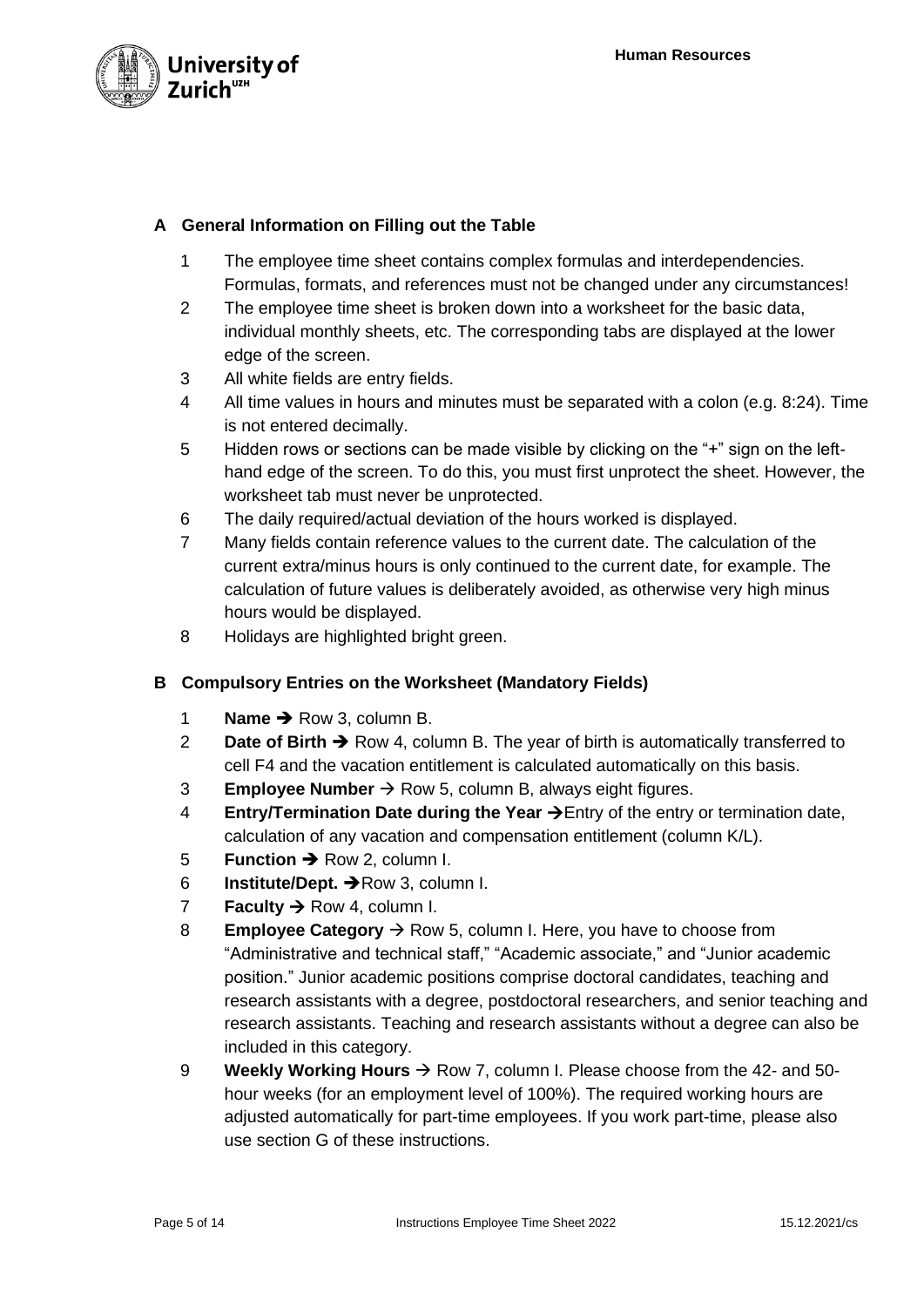

- 10 **Employment Level** ➔ Row 7, column L. This calculation only works if you have entered your date of birth beforehand. This information is automatically transferred to the monthly sheets and the Annual Statement. The average hours per day change accordingly. It is now possible to enter your standard working hours per day if you work part-time. See section G 1 of these instructions for further details.
- 11 **Carryovers from the previous year** ➔ Rows 29 to 33, column D. Please enter whether they are extra hours (+) or minus hours (-), transfer of figures from the Annual Statement for the previous year (cells K 28, U 28, and AC 28).
- 12 **Days off according to contract** → Row 34, column B "selection": Entry of days off according to contract (§ 44 para. 3 VVO).

## **C Content of the Worksheet**

- 1 **Employment level**; column H, row 25, shows the average employment level for the year.
- 2 **Required hours**; column I, rows 13 to 24, show the monthly required hours according to your employment level.
- 3 **ø Hours per day;** column J, rows 13 to 24, show the average daily working hours or the standard working hours for a five-day week.
- 4 **Vacation entitlement in days**; column K, row 10, shows the vacation entitlement in days for the whole year.
- 5 **Vacation entitlement in hours**; column K, row 25, shows the vacation entitlement in hours for the whole year.
- 6 **Compensation entitlement; column F, row 25**

The compensation entitlement is based on § 124 VVO. It is only possible to compensate hours that have actually been worked in advance. Compensation of more than one consecutive day is only permitted after employees have taken all their vacation (§124 para. 3 VVO).

7 **Projects**; line managers can instruct their staff to record hours worked on projects for which the line managers are responsible.

Individual projects can be recorded in columns H–M, rows 31 to 45. The description in column H must be overwritten with the name of the project in order for the project to be automatically transferred to the project overview and the monthly sheet. Column I → Project type with list of options.

**Special Feature for Employees Working on Councils and as Delegates for Representative Body Associations (Project Type 7):** Work on councils and delegate activities for representative body associations include meetings and preparation and follow-up work for those meetings and tasks mandated by the Executive Board of the University.

**Special Feature for EU Projects (Project Type 3):** The entry of information in columns J–M is mandatory (see section H).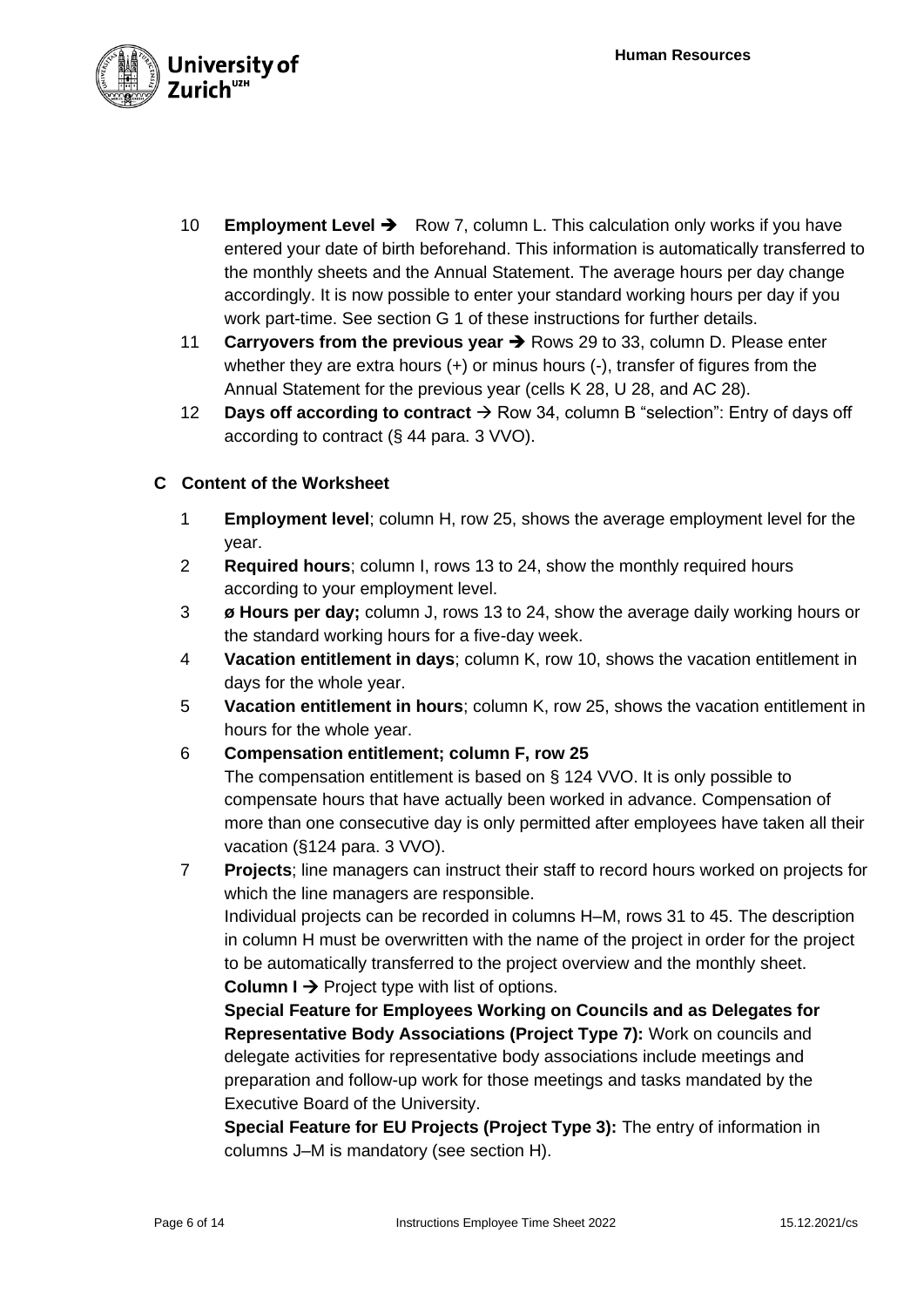

- 8 **"Supplement on Overtime entitled" field:** This field may only be set to "YES" by employees with pay category 16 or below. Overtime must be ordered in writing by the employee's line manager for a specific, clearly delimited period of time and for extraordinary projects or be approved retroactively as an exception.
- 9 **"Pay category >16" field:** Use this cell to indicate whether an employee is assigned to pay category 17 or higher. Employees must take time off to compensate for overtime within the calendar year. For pay category 16 and below, an overtime premium of 25% is granted. In exceptional cases, when operational circumstances prevent an employee from compensating additional hours, overtime may be remunerated with a supplement of 25% (max. 120 hours per calendar year). No supplement is paid to employees in pay category 17 and higher. The provisions of § 128 VVO apply to employees in pay category 24 and higher.
- 10 **"More Information" field:** This field is currently only used for ServiceCenter Irchel employees. It ensures that the overtime supplement is calculated correctly for shift work.

#### **D Content of the Monthly Sheet**

## **Certain entry rows on the monthly sheets are in the background. If required, the settings can be personalized as follows:**

Menu bar  $\rightarrow$ Review  $\rightarrow$ Unprotect sheet  $\rightarrow$ Set the desired view by clicking on the "+-" sign on the left-hand side of the screen. Afterwards, it is essential to go back to menu bar  $\rightarrow$ Review  $\rightarrow$  and click on "Protect sheet" again. No password is required.

N.B.: Do not unprotect the sheet to make changes to formats or formulas under any circumstances!

Rows 34–44: On-call/standby duty.

Row 54: Required hours of work at 100%.

Row 57: Correction extra/minus hours.

## Rows 84–93: Absences.

In the event of absences, the maximum figure that can be entered in rows 84–93 is the standard working hours. This means that, together with the hours worked, the time recorded for absences must not exceed the standard working hours (8:24 per day at employment level of 100%). (See section G for further information on standard working hours)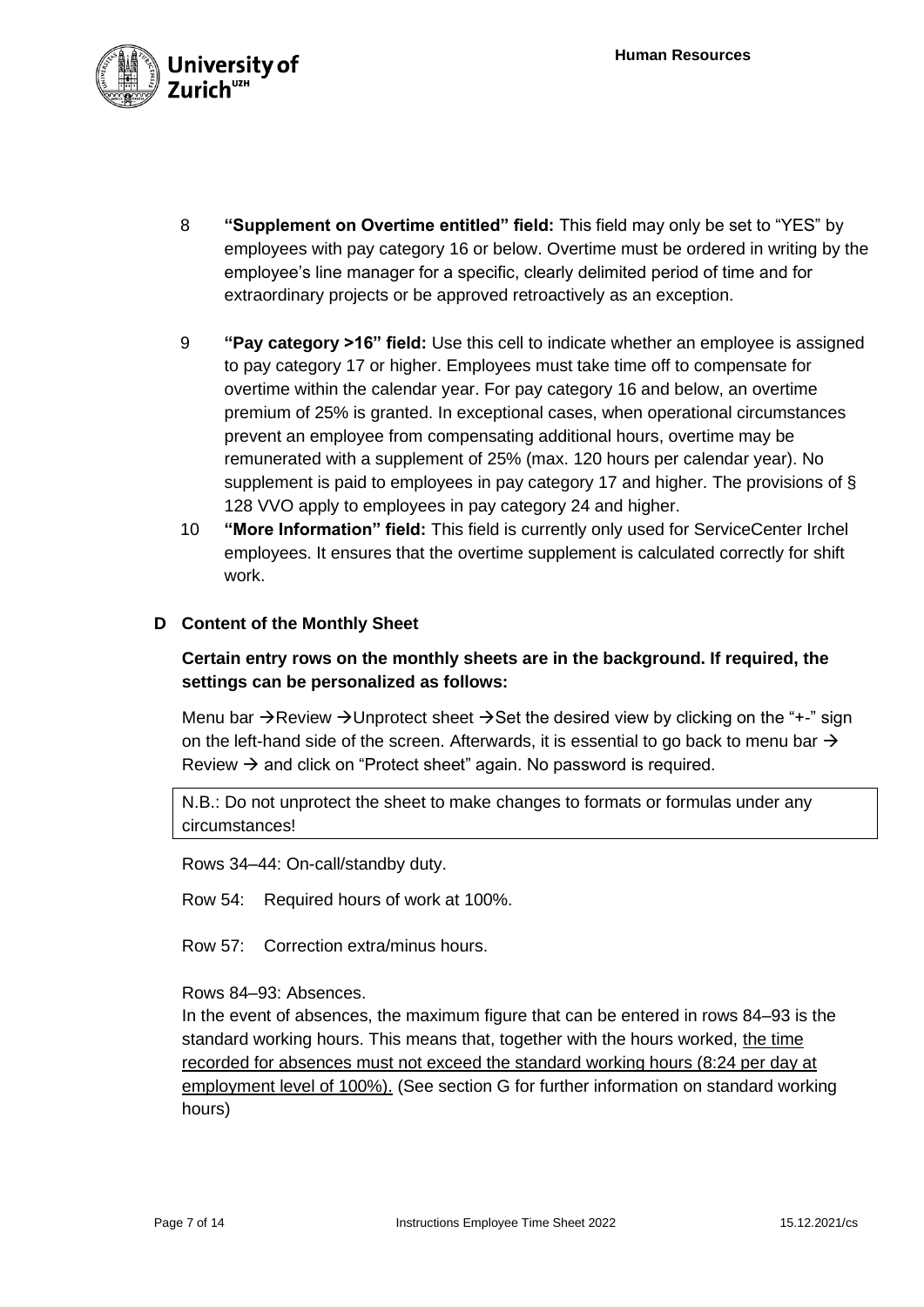

| <b>INTERVISORIUM FILE</b> |  |      |      |  |  |
|---------------------------|--|------|------|--|--|
|                           |  |      |      |  |  |
| Ferien                    |  | 8:24 |      |  |  |
|                           |  |      |      |  |  |
| Arztbesuch                |  |      |      |  |  |
| Krankheit                 |  |      | 8:24 |  |  |
| <b>Berufsunfall</b>       |  |      |      |  |  |
| Nichtberufsunfall         |  |      |      |  |  |
| Militär/Zivilschutz       |  |      |      |  |  |
| Weiterbildung             |  |      |      |  |  |
| <b>Besoldeter Urlaub</b>  |  |      |      |  |  |
| Unbesoldeter Urlaub       |  |      |      |  |  |

Row 62: Actual/compensated overtime.

Row 63: Correction overtime.

Row 94: Secondary employment during working hours; only needs to be recorded in special cases and with authorization.

Column AL: technically required balance column.

- 1 **Overtime**; ordered overtime is entered in row 60. For it to be treated as overtime, overtime work must always be ordered by the line manager *in writing*.
- 2 **Overtime balance**; the overtime balance is calculated in column AI, rows 61 to 65. No overtime supplement is calculated for overtime compensated in the same month. Employees automatically receive an overtime supplement of 25% for overtime not compensated in the same month.
- 3 **Overtime paid out**; any overtime paid out can be entered in column AI, row 64.
- 4 **Correction vacation**; vacation corrections can only be made if they have been approved by means of an employment order ("Verfügung") (e.g. in the event of a long period of illness or unpaid leave). The entry is made in column AI, row 85.
- 5 **Deduction of extra hours**; any extra hours paid out can be entered in column AI, row 57.

Extra hours can only be paid out with the agreement of the HR department, and only if they cannot be compensated because the employee is leaving the University and/or for operational reasons.

- 6 **Actual hours worked**; row 51 shows the actual hours worked per day plus any offsettable absences from rows 84 to 93. The daily surplus or shortfall in hours worked is shown in row 55. The current extra/minus hours per day is shown in row 56.
- 7 **Yearly balance by end of month (e.o.m.)**; the annual balance is shown in columns AO and AP. The first figure shows the balance at the end of the month in question. The second figure is today's current balance as of the end of the year.
- 8 **Compensated overtime**; compensated overtime is entered in row 61.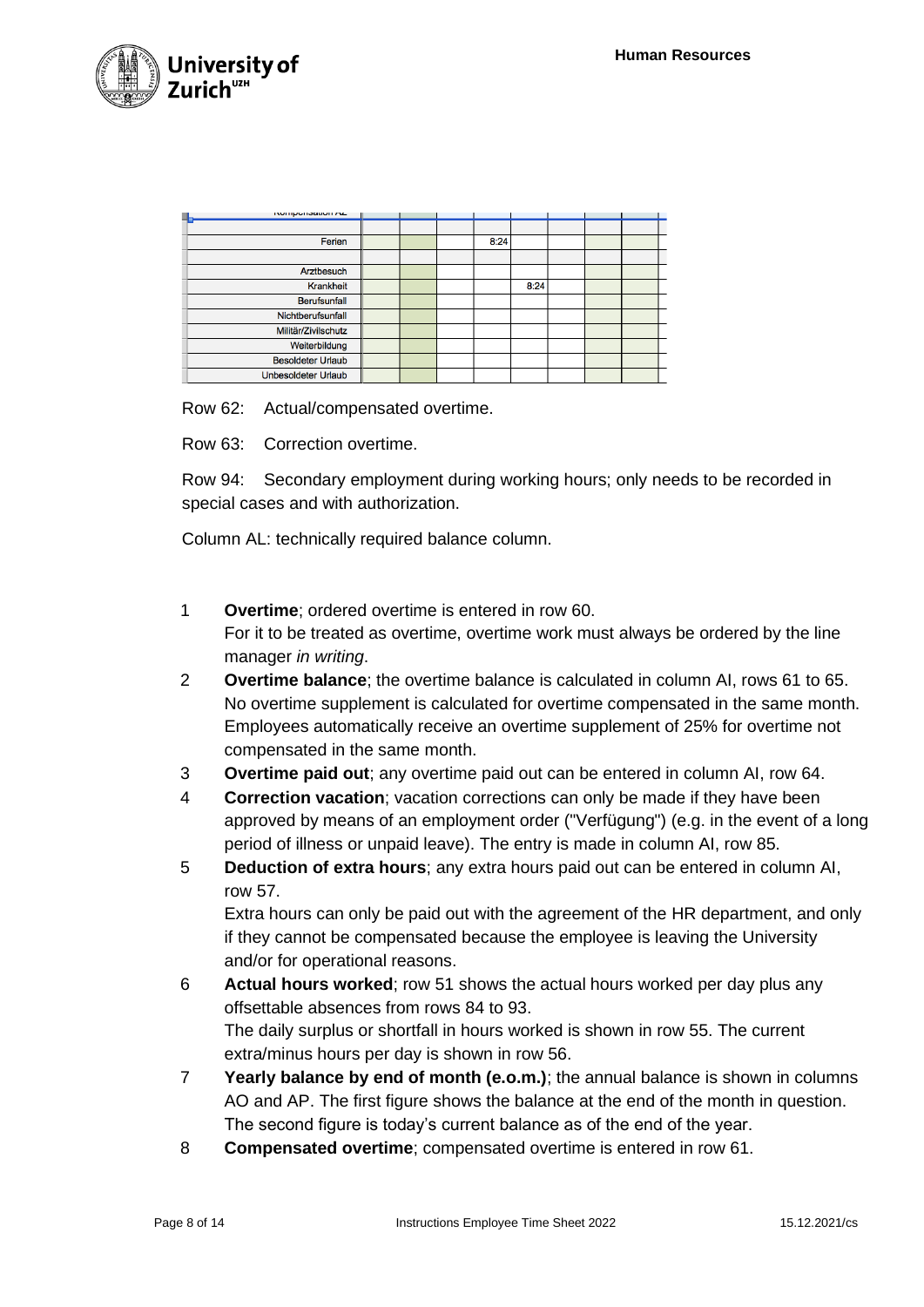

- 9 **Monthly required hours of work according to employment level**; this is shown in column AI, row 53.
- 10 **Monthly extra/minus hours**; column AI, row 35, shows the extra or minus hours for the month in question. AL, row 35 shows the extra/minus hours carried over to the following month.
- 11 **Monthly extra/minus hours including corrections**; column AI, row 56.
- 12 **Compensated extra hours**; the whole days on which extra hours were compensated are entered in row 67 (the entry must be made in hours, e.g. 8:24). These are offset against the compensation balance (in accordance with § 124 VVO). Only whole days can be entered as compensation days.
- 13 **Current extra/minus hours daily;** row 56 shows the daily extra and minus hours.
- 14 **Projects**; all projects defined on the worksheet are shown in rows 97–111. Please note: Working hours on projects must be recorded in addition to actual hours worked, as the sheet must show the number of hours of the actual hours worked that was spent on individual projects.
- 15 **Vacation balance**; the vacation balance as of the end of the year is shown in column AO, row 84.
- 16 **Monthly time credit**; column AK (hidden).
- 17 **Sum of the balances of the preceding months**; column AL.
- 18 **Carryover to next month**; column AM = sum of columns AI–AK.
- 19 **On-call/standby duty (row 18)**
	- a. Standby duty: In row 34, mark the beginning with B and the end with E. Enter the periods of time spent on standby in rows 35–40. Ordered overtime (row 60) is calculated automatically.
	- b. On-call duty: Deployment times are entered in rows 35–40.

No further manual entries are necessary. The table now records overtime worked automatically and enters any hours eligible for a time supplement in the rows "Evening work, Saturday/Sunday shift" (rows 80–82).

## **E Content of the Annual Statement**

- 1 **Compensation entitlement/year**; column P, row 12.
- 2 **Vacation**; annual entitlement, column AC, row 12.
- 3 **Vacation, carryover from previous year**; column AC, row 13.
- 4 **Seniority allowance entry for current year**; column AM, row 12.
- 5 **Seniority allowance carried over from previous year;** column AM, row 13.
- 6 **Cumulative annual working hours**; column G, row 12 (total working hours in accordance with employment level).
- 7 **Overtime carried over from previous year**; column M, row 13 (including 25% supplement).
- 8 **Actual hours worked carried over from previous year**; column O, row 13.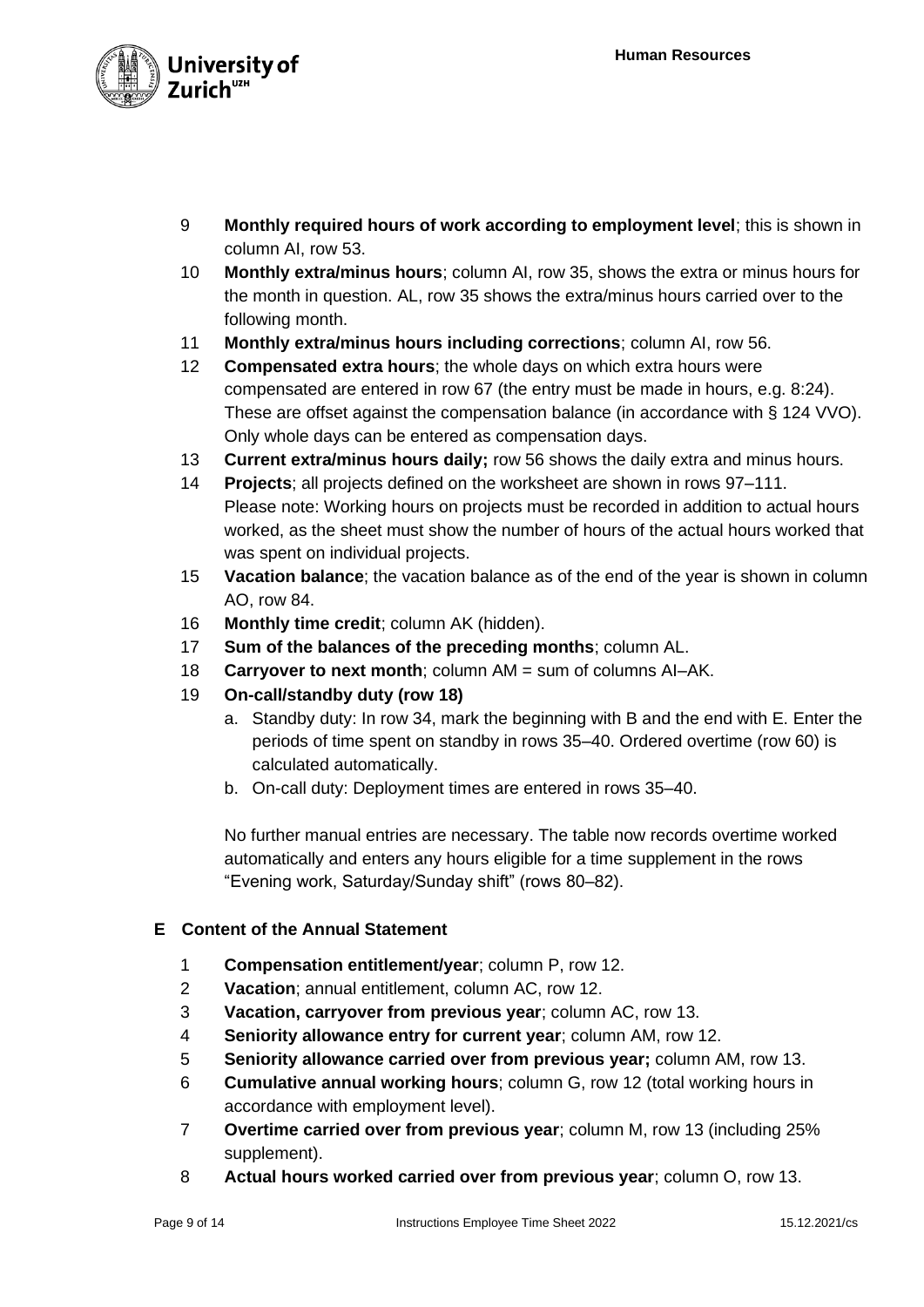

- 9 **Sum of compensation days taken**; column P, row 27.
- 10 **Overtime balance at end of year**; column M, row 29.
- 11 **Sum of vacation taken**; column AC, row 27.
- 12 **Sum of each absence**: Column AC to AK, row 27.
- 13 **Actual hours worked at end of year**; column O, row 29.
- 14 **Total of first/second half-year**; rows 31 and 32 show the cumulative overtime balances for each half-year. The corresponding section must be opened by unprotecting the sheet (see section D, monthly sheet) for this.

## **F Data Entries in Next Year's Sheet (if < or > than 0)?**

- 1 **Overtime balance**; column M, row 29.
- 2 **Vacation balance**; column AC, row 29.
- 3 **Seniority allowance balance**; column AM, row 29.
- 4 **Actual hours worked**; column O, row 29.

## **G Definition of Standard Working Hours**

#### **Basic Principle**

The line manager agrees attendance hours with the part-time employees = standard working hours. This is then recorded in the employee time sheet using one of the following methods. When the figures are spread across the whole year, there is no difference between the individual methods.

A figure of 8:24 hours can be entered for special, all-day events (e.g. meeting days, continuing education days).

## **Method A**

The employee spreads his/her average required working hours over five days a week (5 x 6:43  $h = 80\%$ ).

## *Example:*

*An employee with an employment level of 80% works the required working hours spread over five days a week, which equates to 6:43 h per day.*

*Absences (vacation, sickness, accident, etc.) are therefore entered as 6:43 h per day.*

## **Method B**

The employee has agreed, predefined standard working hours that take into account operational and personal requirements.

## *Example:*

*An employee with an employment level of 80% works four full days a week (4 x 8:24 h = 80%) then takes the fifth day off.*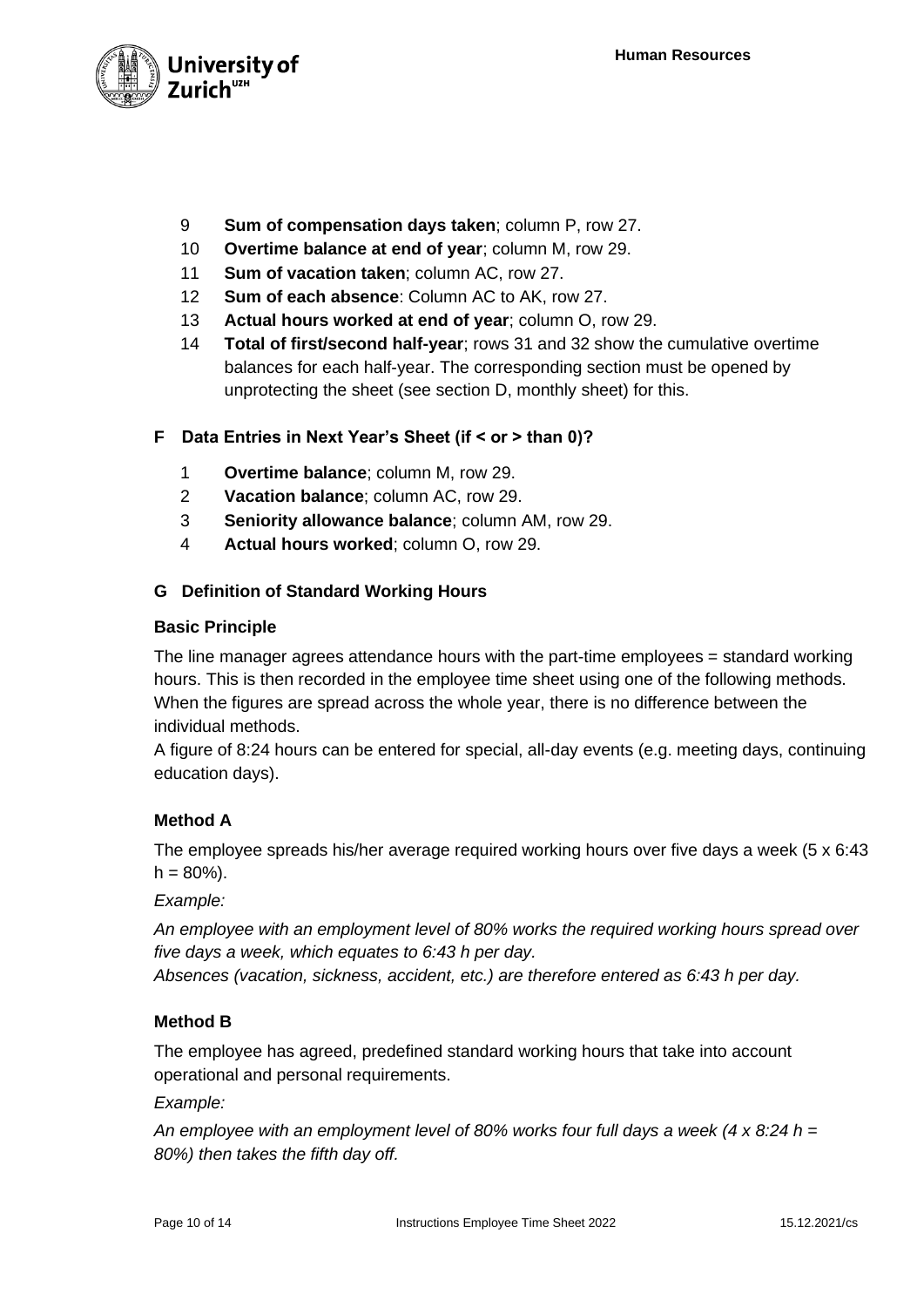

*In the event of absences (vacation, sickness, accident, etc.), the agreed standard working hours (8:24 h) are entered on the four days on which the employee normally works, and nothing is entered on the fifth day.*

# **Method C**

The employee spreads his/her standard working hours differently across the week.

*Example:*

*An employee with an employment level of 90% works full days Monday to Thursday (4 x 8:24 h = 80%) and a full day every other Friday (1 x 8:24 h = 20%).*

*In the event of absences (vacation, sickness, accident, etc.), 8:24 h are entered for a full day from Monday to Thursday and 4:12 h for Friday.*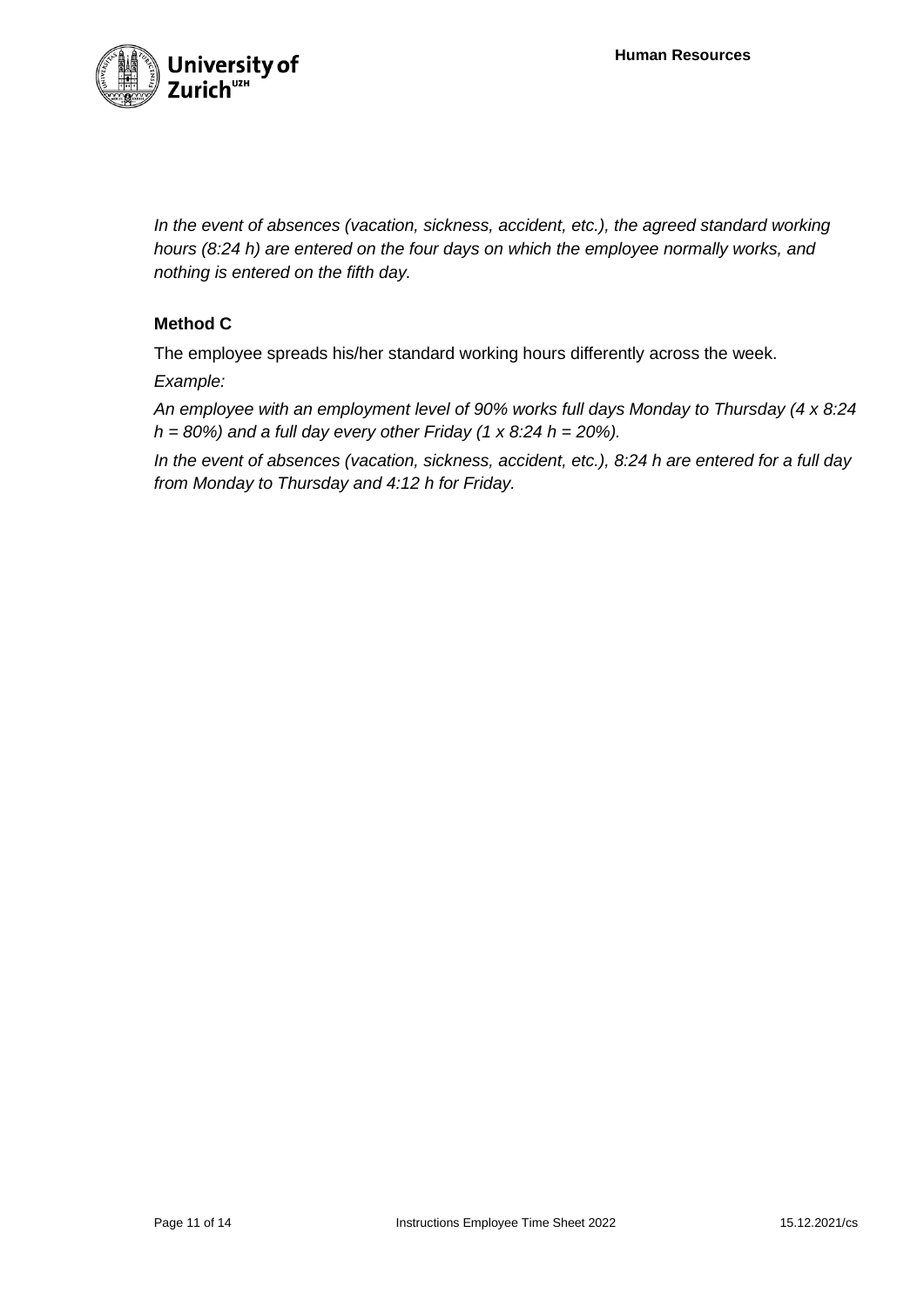

# **Recording of Working Hours for Part-Time Employees**

If it has been agreed that part-time work will take the form of certain attendance days during the week, this can be defined in column B, rows 39–45, of the worksheet. Unless the employee enters something different, the average working hours per day according to the employment level will be applied.

Example: The employment level is 60%, spread across three days of work per week.

Entry: The employment level is entered as 60% in column L, row 7. The three days of work are recorded as 8:24 working hours in column B, rows 39–45. "0" is entered for the employee's days off (please do not try to delete these!)

# **Regelarbeitszeit**

| 8:24 |
|------|
|      |
| 8:24 |
| 8:24 |
|      |
|      |
|      |
|      |

The attendance days defined and the working hours are transferred to the monthly sheets automatically.

|  | 8:00 | 8:00 | 8:00 | $\overline{\phantom{0}}$ |      |      | -       |         |          |          |          |          |          |  |
|--|------|------|------|--------------------------|------|------|---------|---------|----------|----------|----------|----------|----------|--|
|  |      | 8:24 | 8:24 | $\overline{\phantom{0}}$ |      |      | 8:24    |         | 8:24     | 8:24     |          |          |          |  |
|  | 5:02 | 5:02 | 5:02 | 5:02                     |      |      | 5:02    | 5:02    | 5:02     | 5:02     | 5:02     |          |          |  |
|  | 8:24 | 8:24 | 8:24 | 8:24                     |      |      | 8:24    | 8:24    | 8:24     | 8:24     | 8:24     |          |          |  |
|  | 2:57 | 2:57 | 2:57 | $-5:02$                  |      |      | $-5:02$ | $-5:02$ | $-5:02$  | $-5:02$  | $-5:02$  |          |          |  |
|  | 2:57 | 5:55 | 8:52 | 3:50                     | 3:50 | 3:50 | $-1:12$ | $-6:14$ | $-11:16$ | $-16:19$ | $-21:21$ | $-21:21$ | $-21:21$ |  |
|  |      |      |      |                          |      |      |         |         |          |          |          |          |          |  |
|  |      |      |      |                          |      |      |         |         |          |          |          |          |          |  |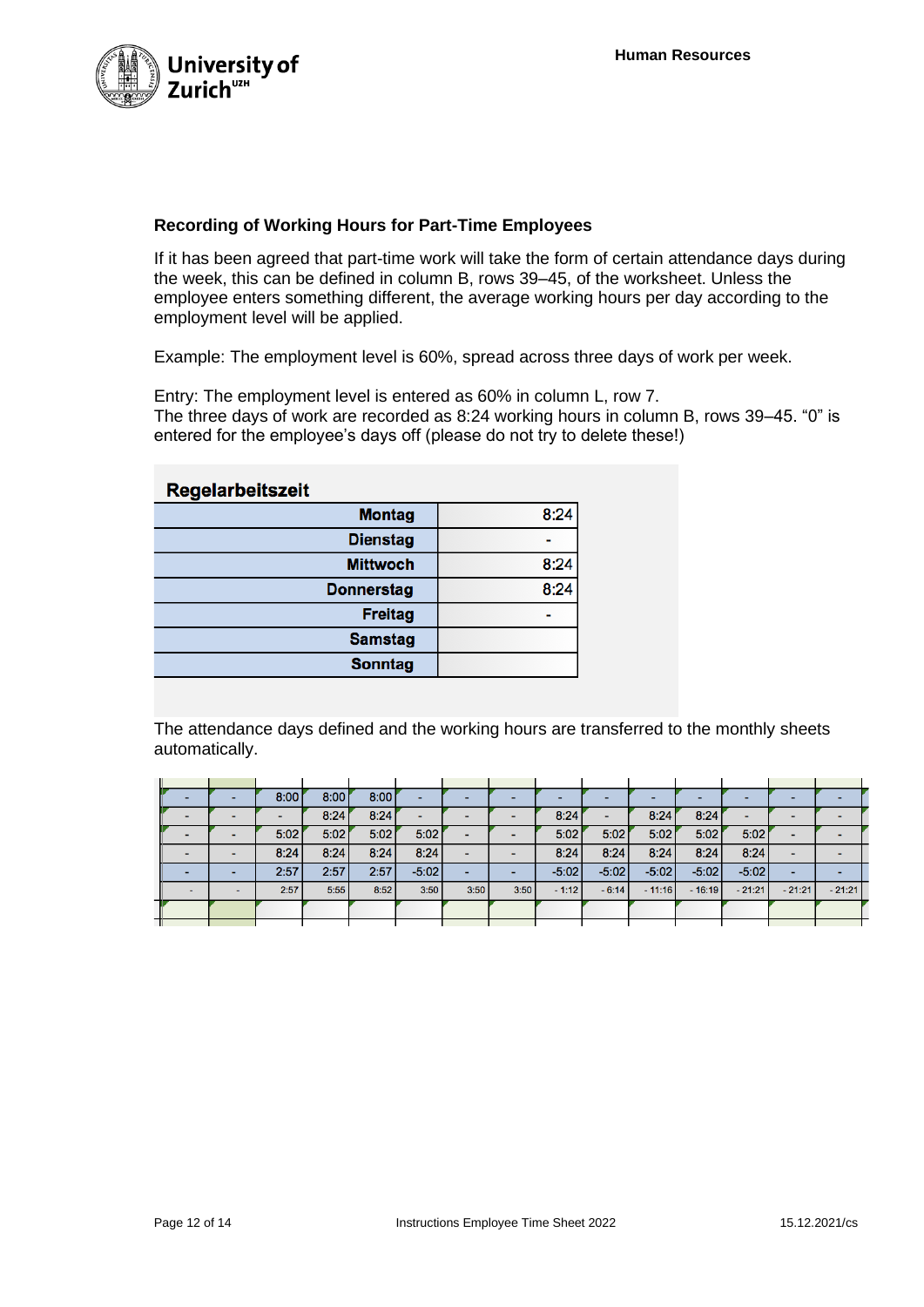

## **H Handling an EU Project**

**Please go to the homepage of the Grants department for more detailed information. Please also adhere to the additional requirements for EU time sheets in this regard.** https://www.uzh.ch/cmsssl/fi/en/dm/eu/time.html (Fact Sheet on Employee Time Sheet).

#### **Worksheet**

The employee must also complete all fields for each EU project in the "Projects" block on the bottom right of the worksheet.

| Example:        |                                                     |
|-----------------|-----------------------------------------------------|
| Designation     | Project acronym                                     |
| Project type 3  |                                                     |
| PSP element     | F-77777-77-77                                       |
| Contract number | 666666 (six-figure number from the EU)              |
| Project head    | Professor M. Muster (responsible project owner)     |
| % employment    | 50% (employment level according to employment order |
|                 | ("Verfügung"))                                      |

## **Monthly Sheet**

On the monthly sheets, the total productive hours worked on each project must be entered on the row for the project in question each month.

## **Project Overview EU Projects**

Under "Project Overview (E-/Q-projects)," you can check whether the productive hours have been reached for each project per month or per year.